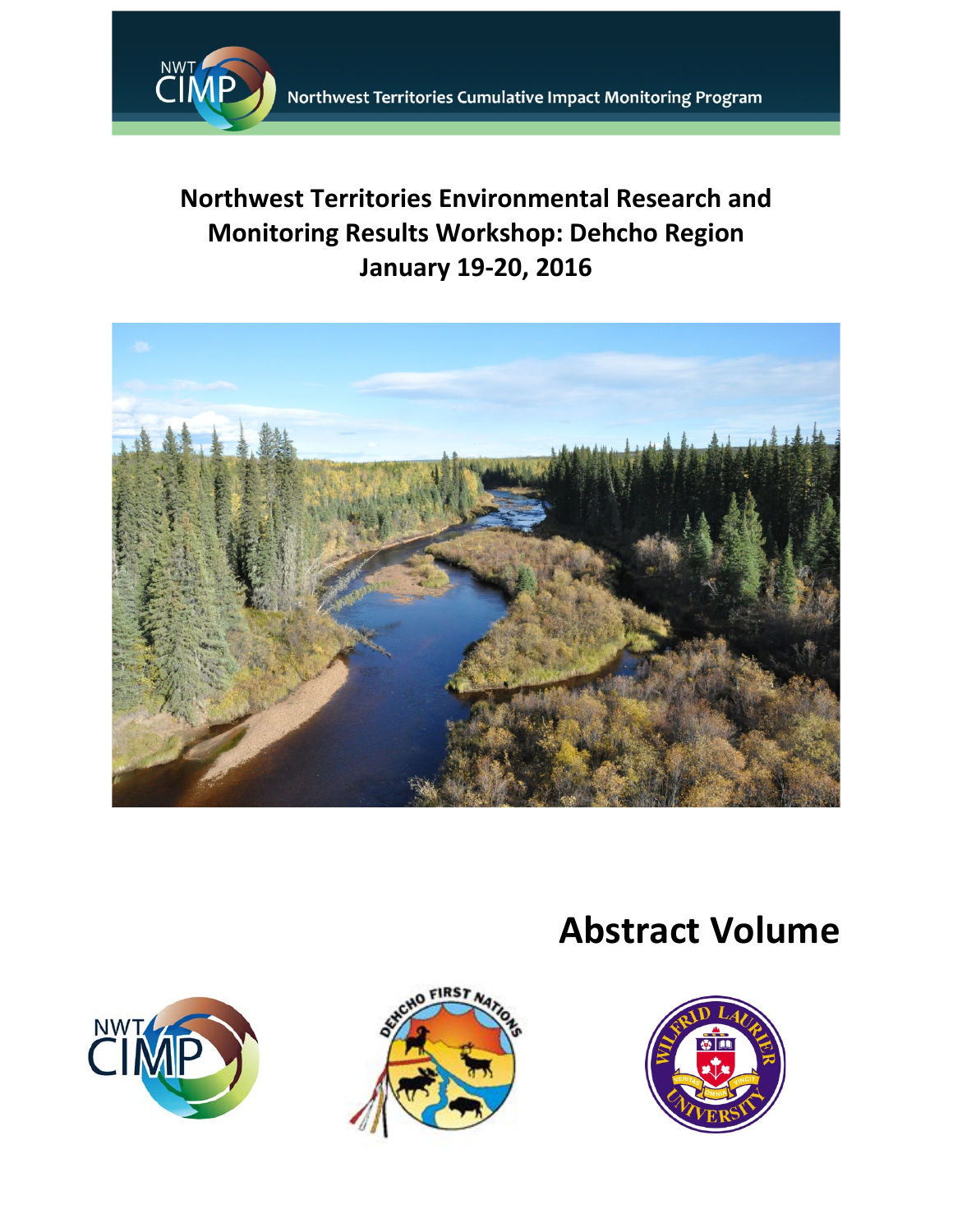#### **Cover Photograph**

Cameron River, Cameron Hills, NWT; Krista Chin, NWT CIMP

#### **Compiled by C. Marchildon**

#### *Recommended Citation:*

Marchildon, C. (compiler), 2016. NWT Environmental Research and Monitoring Results Workshop: Dehcho Region Abstracts; Northwest Territories Cumulative Impact Monitoring Program, Yellowknife, NT. NWT CIMP Abstracts Volume 2016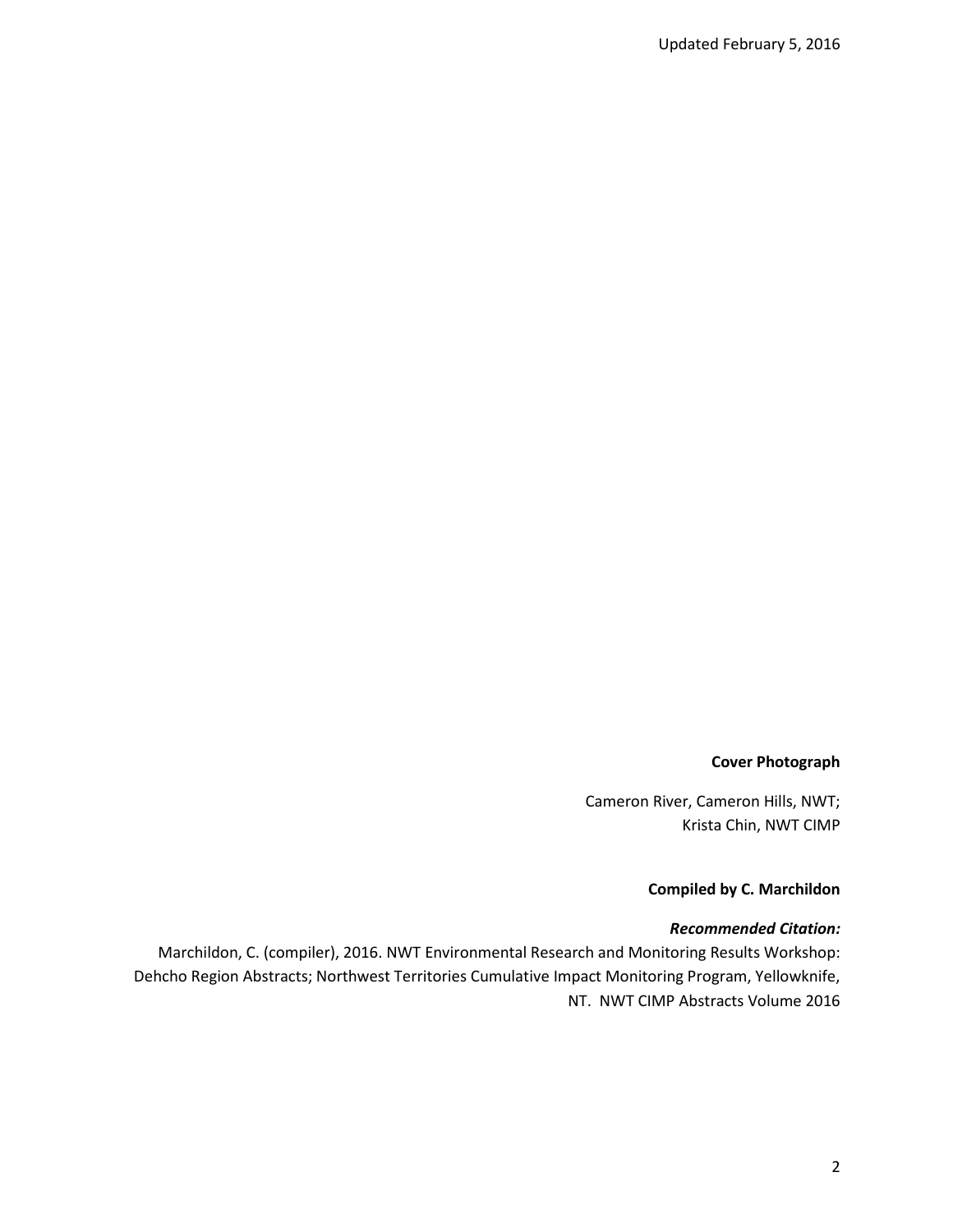### **Table of Contents –** Ordered by Author (\*denotes presenter)

| Climate-Driven Habitat Change: Causes and Implications of Rapidly Expanding Lakes in the Great Slave<br>Lake Plain and Lowlands<br>Armstrong, T., Elkin*, B., Pisaric, M., de Montigny, P, Thienpont, J., Korosi, J.,                                             |
|-------------------------------------------------------------------------------------------------------------------------------------------------------------------------------------------------------------------------------------------------------------------|
| Impacts of wildfire extent and severity on caribou habitat: from woodland to barren ground<br>Baltzer*, J, Cumming, S, Day, N, Johnstone, J, McIntire, E, Schmiegelow, F                                                                                          |
| Update on Transboundary Water Management Agreements                                                                                                                                                                                                               |
| Update on Range Planning for Boreal Woodland Caribou                                                                                                                                                                                                              |
| NWT CIMP Regional Results in the Dehcho Region                                                                                                                                                                                                                    |
| Ecology of Boreal Caribou of the Dehcho Region, NWT                                                                                                                                                                                                               |
| Developing a Community Based Aquatic Research and Monitoring Program                                                                                                                                                                                              |
| Assessment of Critical Bull Trout Habitat in the South Nahanni Watershed<br>Mochnacz*, N.J., M. Suitor, J. L. Larter, C.C. Barth, L. Brekke, D. Tate, and J.D. Reist 10                                                                                           |
| A Watershed-Scale Sampling Protocol for Distribution and Trend Assessments of Stream<br>Salmonids in the Northwest Territories<br>Mochnacz*, N.J., Teleki, D., Maier, K., Lewis, B., Docker, M., Reist, J.D., Cott, P.A.,                                         |
| The NWT Inventory of Landscape Change: a web-accessible platform for viewing and managing natural<br>and human disturbance information                                                                                                                            |
| Understanding the impacts of environmental change and human development in the Tathlina watershed<br>Simba*, M., Palmer*, M., Korosi, J., Coleman, K., Stewart, E., Thienpont, J., Low, G., Low, M.,<br>Chin, K., Lister, A., MacLatchy, D., Smol, J., Blais, J., |
| Understanding and predicting fish mercury levels in the Dehcho region using models of biomagnification<br>and bioaccumulation                                                                                                                                     |
| Dehcho K'ehodi                                                                                                                                                                                                                                                    |
| The Scotty Creek Research Station: Overview of past and present activities, and plans for the future<br>Quinton*, W. Adams, J., Baltzer, J., Berg, A., Chasmer, L., Craig, J., Hayashi, M.,                                                                       |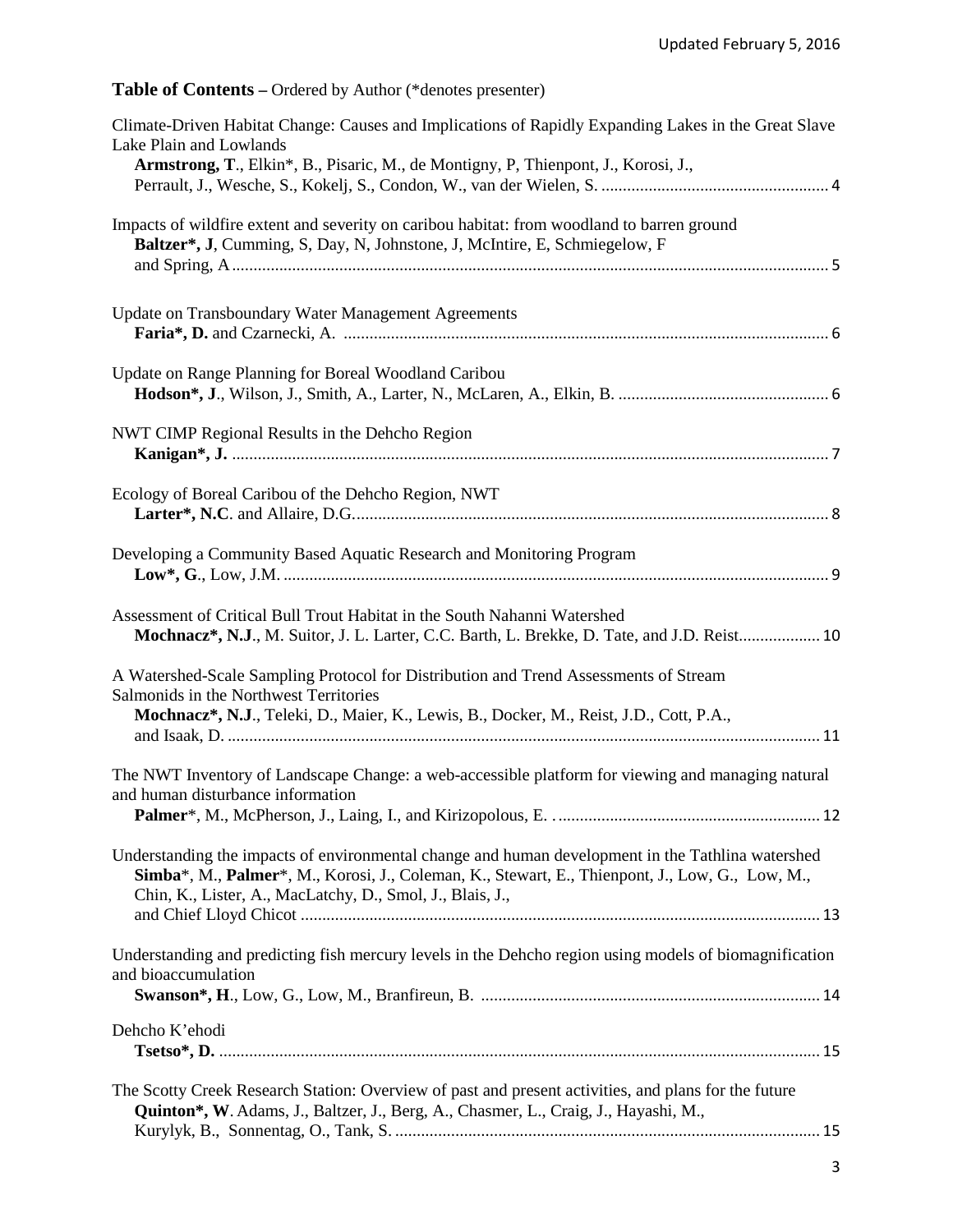#### **Climate-Driven Habitat Change: Causes and Implications of Rapidly Expanding Lakes in the Great Slave Lake Plain and Lowlands**

Armstrong, T.<sup>1</sup>, Elkin\*, B.<sup>1</sup>, Pisaric, M.<sup>2</sup>, de Montigny, P<sup>3</sup>, Thienpont, J.<sup>4</sup>, Korosi, J.<sup>4</sup>, Perrault, J.<sup>3</sup>, Wesche, S.<sup>5</sup>, Kokelj, S.<sup>6</sup>, Condon, W.<sup>7</sup>, van der Wielen, S.<sup>7</sup>

- (1) Environment and Natural Resources, Government of the Northwest Territories (2) Department of Geography, Brock University
	- (3) Department of Geography and Environmental Studies, Carleton University
		- (4) Department of Biology, University of Ottawa
		- (5) Department of Geography, University of Ottawa
		- (6) NWT Geological Survey, Government of the Northwest Territories
			- (7) Aurora Research Institute, Aurora College

[Terry\\_Armstrong@gov.nt.ca](mailto:Terry_Armstrong@gov.nt.ca)

This project was initiated to find answers to questions raised by the community and resource managers about the causes of recent increases in levels of ponds and lakes in the Great Slave Lake Plain and Lowlands area between the Mackenzie River, Great Slave Lake and the Horn Plateau, and the effects of high water levels on wildlife. In order to understand the factors and effects of recent increases in lake levels, we took an approach combining multiple sources of knowledge.

We analysed satellite images and aerial photographs of the study area to measure the extent and timing of changes in water levels in lakes. The area covered by lakes increased by more than 500 km<sup>2</sup> and covered 11% of the study area by 2011 (5.7% in 1986). High water levels since the mid-1980s flooded lake margins and reduced the amount of grazing habitat for bison. These changes may have caused changes in how bison used these habitats and to move to other parts of their range. Traditional knowledge informed the study about wet and dry periods over the past century and how changing snow depths affected wildlife and travel on the land. Tree ring data confirmed the oral history of wet and dry periods over the past century and that local weather was related to changes in lake levels. Lake sediment core data showed that recent flooding was greater than at any previous time within the past 300 years. Changes in water levels between years were significantly correlated with the Pacific/North American anomaly, a large, regional weather pattern.

[http://sdw.enr.gov.nt.ca/nwtdp\\_upload/10%20Elkin%20%28Armstrong%29%20Landscape%20s](http://sdw.enr.gov.nt.ca/nwtdp_upload/10%20Elkin%20%28Armstrong%29%20Landscape%20scale%20flooding%20in%20the%20GSL%20Plain.pdf) [cale%20flooding%20in%20the%20GSL%20Plain.pdf](http://sdw.enr.gov.nt.ca/nwtdp_upload/10%20Elkin%20%28Armstrong%29%20Landscape%20scale%20flooding%20in%20the%20GSL%20Plain.pdf)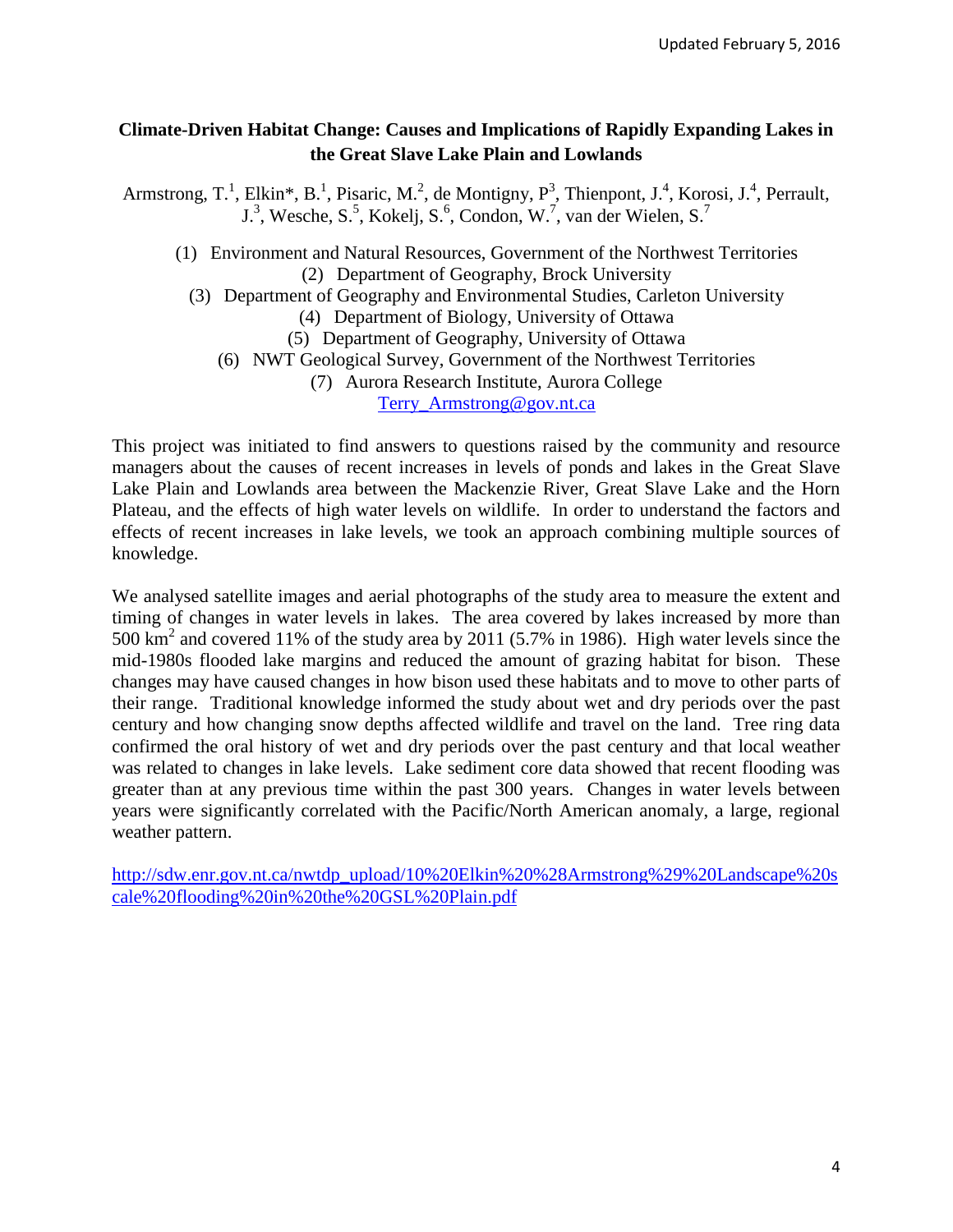#### **Impacts of wildfire extent and severity on caribou habitat: from woodland to barren ground**

Baltzer\*, J<sup>1</sup>, Cumming, S<sup>2</sup>, Day, N<sup>1</sup>, Johnstone, J<sup>3</sup>, McIntire, E<sup>4</sup>, Schmiegelow, F<sup>5</sup> and Spring, A<sup>1</sup> (1) Wilfrid Laurier University, Waterloo, ON (2) Université Laval, Quebec City, QC (3) University of Saskatchewan, Saskatoon, SK (4) Canadian Forest Service, Pacific Forestry Centre, Victoria, BC

(5) University of Alberta at Yukon College, Whitehorse, YT

#### [jbaltzer@wlu.ca](mailto:jbaltzer@wlu.ca)

Ground-dwelling lichens are an important food source in winter for both barren ground and boreal caribou. Lichens are flammable when dry and are usually destroyed when a wildfire burns through an area. The amount of loss will depend on the intensity of the fire. Local shortages of food following wildfires are probably why both kinds of caribou avoid recently burned areas, but lack of refuge from predators or increased abundance of moose may also be factors. Shortages of lichen forage may be temporary, because plant communities regenerate. Unfortunately, we don't know how long this takes, as we have limited information about how quickly key habitat resources, especially caribou forage, recover after fire. To make matters worse, burned areas don't necessarily come back as they were. Black spruce/lichen forest, for example, sometimes regenerates to deciduous forest where lichen does not grow, or to tundra-like vegetation. We don't know in detail how often this happens, or whether it happens in the NWT, but warmer and dryer climates may make alternate "successional trajectories" more likely, and also more frequent because of increased burning. Fires, including large fire years like 2014, are natural events in these ecosystems. In recognition of this, a priority action identified in the GNWT document "Caribou Forever" is to "manage habitat in relation to forest fires and land use activities". This remains challenging because caribou habitat arises from the interaction between fire and vegetation dynamics. Because of our incomplete knowledge, we can't predict how much caribou habitat there will be in the future, or where it might be found. Accordingly, the impact of fire on caribou habitat remains a central outstanding research question, which is the focus of this research program.

The purpose of this presentation is to provide an overview of the progress made toward closing these knowledge gaps. Specifically, we will report on the 2015 field season during which a network of 230 permanent sample plots was established throughout Dehcho and Tłįcho lands affected by the 2014 fires. The goal of these plots was to improve our understanding of successional trajectories following the largest fire season on record. Preliminary results from this field season will be presented as well as an overview of plans for the coming field seasons. The results from this three-year project have direct implications for forest and wildlife management in the face of changing boreal fire regimes.

[http://sdw.enr.gov.nt.ca/nwtdp\\_upload/5%20Baltzer\\_\(PORTAL\)%20Wildfire%20impacts%20on](http://sdw.enr.gov.nt.ca/nwtdp_upload/5%20Baltzer_(PORTAL)%20Wildfire%20impacts%20on%20caribou%20habitat.pdf) [%20caribou%20habitat.pdf](http://sdw.enr.gov.nt.ca/nwtdp_upload/5%20Baltzer_(PORTAL)%20Wildfire%20impacts%20on%20caribou%20habitat.pdf)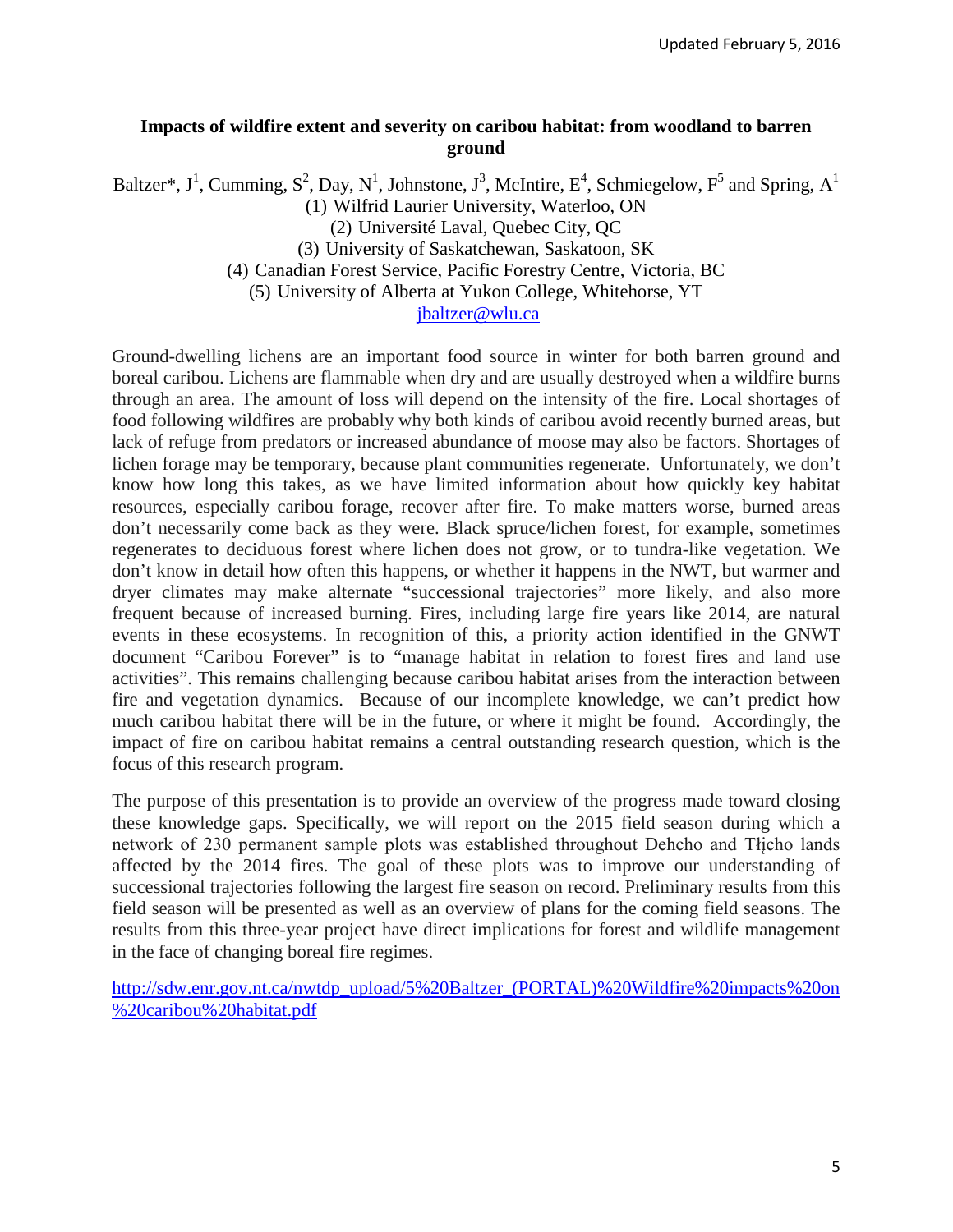#### **Update on Transboundary Water Management Agreements**

Faria\*,  $D<sup>1</sup>$  and Czarnecki,  $A<sup>1</sup>$ (1) Water Resources Division, Environment and Natural Resources, GNWT [Andrea\\_Czarnecki@gov.nt.ca](mailto:Andrea_Czarnecki@gov.nt.ca)

Several departments of Canada's federal, provincial and territorial governments with jurisdiction in the Mackenzie River basin completed signing of the Mackenzie River Basin Transboundary Waters Master Agreement in 1977. The main purpose of this historical agreement is to establish common principles for the cooperative management of the water resources in the Mackenzie River Basin in a manner consistent with the maintenance of the ecological integrity of the aquatic ecosystem. The Master Agreement provides for creation of Bilateral Water Management Agreements through bilateral and multilateral negotiations using established common principles. This presentation provides a brief update on progress made toward signing and implementation of Bilateral Water Management Agreements between NWT and its neighbouring jurisdictions under the Mackenzie River Basin Transboundary Waters Master Agreement. [http://sdw.enr.gov.nt.ca/nwtdp\\_upload/9%20Faria%20Mackeznie%20River%20Transboundary](http://sdw.enr.gov.nt.ca/nwtdp_upload/9%20Faria%20Mackeznie%20River%20Transboundary%20Water%20Agreements%20Progress%20Update.pdf)

[%20Water%20Agreements%20Progress%20Update.pdf](http://sdw.enr.gov.nt.ca/nwtdp_upload/9%20Faria%20Mackeznie%20River%20Transboundary%20Water%20Agreements%20Progress%20Update.pdf)

#### **Update on Range Planning for Boreal Woodland Caribou**

Hodson, J.<sup>1</sup>, Wilson, J.<sup>1</sup>, Smith, A.<sup>1</sup>, Larter, N.<sup>1</sup>, McLaren, A.<sup>1</sup>, Elkin, B.<sup>1</sup> (1) Environment and Natural Resources, Government of the Northwest Territories James Hodson@gov.nt.ca

Boreal Woodland Caribou are listed as a threatened species under the federal *Species at Risk Act.*  The national "Recovery Strategy for Woodland Caribou, Boreal population, in Canada", released in October 2012, provides a definition of critical habitat that is necessary for the survival and recovery of this species. For boreal caribou, critical habitat requires maintaining a minimum of 65% of their range as undisturbed habitat and that these areas provide the biophysical attributes that caribou require to carry out their life processes. The Recovery Strategy tells us how much undisturbed habitat must be protected as critical habitat. Range plans need to be developed that outline where critical habitat is located and how it will be protected. ENR is proposing to divide the NWT range plan by administrative and land claim regions. When combined, the total area of critical habitat identified in each regional plan must add up to at least 65% of the entire range. Important areas for boreal caribou identified based on local knowledge from community members will be used as a primary source of information in developing the range plans. These areas will be used to select patches of undisturbed habitat for potential designation as critical habitat in the range plan. ENR has held meetings with 9 communities in the Dehcho and South Slave regions to date. An overview of the proposed approach for using community-based information in combination with collar data and other spatial habitat data to delineate areas of critical habitat will be presented.

[http://sdw.enr.gov.nt.ca/nwtdp\\_upload/6%20Elkin%20\(Hodson\)%20Boreal%20caribou%20rang](http://sdw.enr.gov.nt.ca/nwtdp_upload/6%20Elkin%20(Hodson)%20Boreal%20caribou%20range%20plans.pdf) [e%20plans.pdf](http://sdw.enr.gov.nt.ca/nwtdp_upload/6%20Elkin%20(Hodson)%20Boreal%20caribou%20range%20plans.pdf)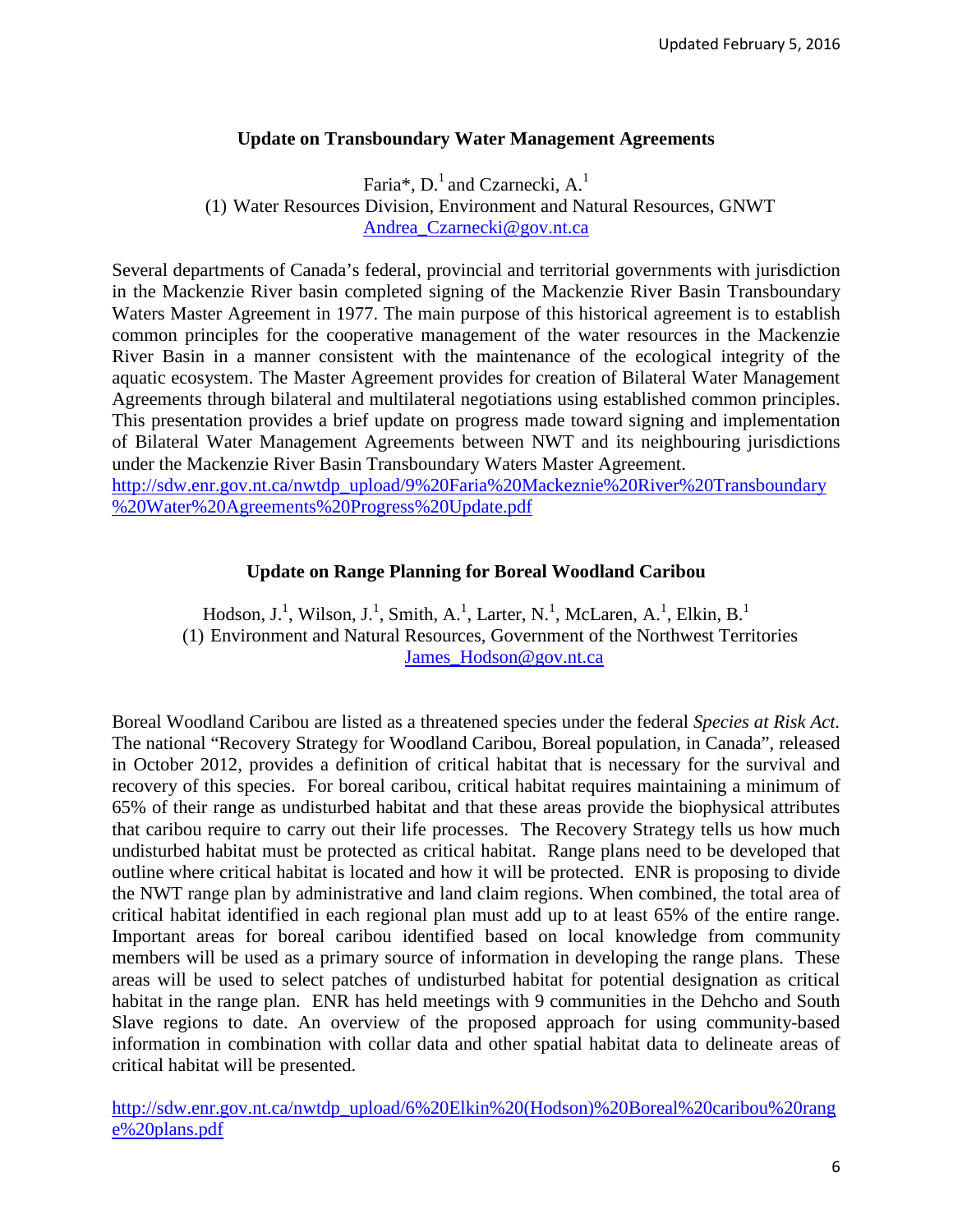#### **NWT CIMP Regional Results in the Dehcho Region** Kanigan, J. NWT Cumulative Impact Monitoring Program, Government of the Northwest Territories Julian Kanigan@gov.nt.ca

The Northwest Territories Cumulative Impact Monitoring Program's (NWT CIMP) mandate is to analyze scientific and traditional knowledge to monitor the cumulative environmental impacts of land and water use in the NWT. Cumulative impacts are changes to the environment caused by human actions or a combination of human actions and natural factors through time and space. This abstract provides a brief description of NWT CIMP and summarizes NWT CIMP-supported monitoring results from 1999-2015 in the Dehcho Region.

Monitoring cumulative impacts is an important part of environmental regulation and integrated system of environmental management in the NWT. The legal mandate for NWT CIMP comes from the Gwich'in, Sahtu and Tlicho land claim agreements, and Part 6 of the Mackenzie Valley Resource Management Act. Aboriginal governments and organizations help to guide the program through the NWT CIMP Steering Committee. The Dehcho First Nations sit as an observer on the Steering Committee with a standing invitation to become a full member at any time. Decisions are made by consensus with input from both members and observers.

NWT CIMP is focused on cumulative impact monitoring that informs environmental decisionmaking. As such, the program emphasizes the monitoring priorities of land and water boards, review boards and renewable resource boards. In the Dehcho Region, regional and community organizations are consulted in lieu of a renewable resource board. The program strives to include communities in as many aspects of cumulative impact monitoring as possible.

NWT CIMP has supported 25 individual projects in the Dehcho Region since 1999. Most projects have been related to caribou, water, fish, and capacity building. Generally, projects have been short-term, lasting one to two years, reflecting the short-term funding cycle of NWT CIMP. However, with increased, stable funding in the last five years, NWT CIMP has supported several longer-term monitoring projects, including a nine year study of boreal caribou, and a five year study of the cumulative impacts of human and natural disturbance in the Tathlina watershed.

Four main themes have emerged from NWT CIMP-supported projects in the Dehcho Region, which likely reflect environmental concerns of community members. The themes include boreal caribou, contaminants, development, and landscape change. NWT CIMP has contributed significant baseline information and increased knowledge in each of these subject areas. Project results for these and all NWT CIMP projects are available for download on the NWT Discovery Portal [www.nwtdiscoveryportal.enr.gov.nt.ca](http://www.nwtdiscoveryportal.enr.gov.nt.ca/) or by contacting [nwtcimp@gov.nt.ca.](mailto:nwtcimp@gov.nt.ca)

[http://sdw.enr.gov.nt.ca/nwtdp\\_upload/Kanigan%20-%20NWT%20CIMP.pdf](http://sdw.enr.gov.nt.ca/nwtdp_upload/Kanigan%20-%20NWT%20CIMP.pdf)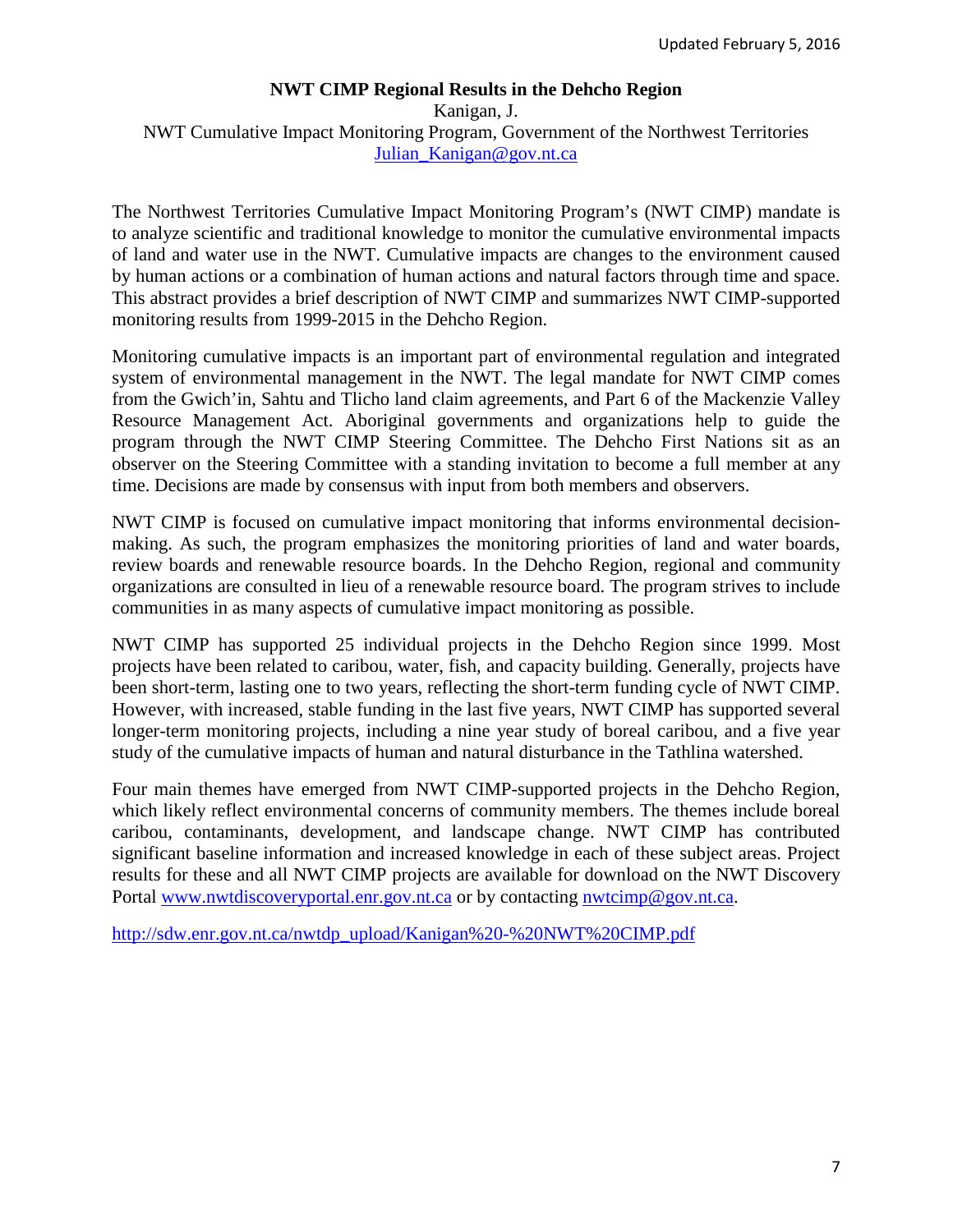#### **Ecology of Boreal Caribou of the Dehcho Region, NWT**

Larter\*, N.C. and Allaire, D.G. Department of Environment & Natural Resources, Government of the Northwest Territories, PO Box 240, Fort Simpson, NT X0E0N0 [Nic\\_Larter@gov.nt.ca](mailto:Nic_Larter@gov.nt.ca)

In response to the new federal Species at Risk Act (SARA), a request from Sambaa K'e Dene Band (SKDB) of Trout Lake and extensive consultation between the Department of Environment and Natural Resources (ENR), Dehcho Region and SKDB an ecological study of boreal caribou in the Trout Lake traditional area was initiated in spring of 2004 with the deployment of ten satellite collars on adult female boreal caribou. SKDB saw the benefits of combining information from this study with their own traditional knowledge study (Yúndíit'qh TEK study) to fill information gaps about boreal caribou, and in supporting the Sambaa K'e Candidate Protected Area. In subsequent years, other First Nations saw the benefits of having collared caribou in their traditional areas. The number of First Nations partners increased to include Fort Simpson Métis Local, the Denendeh Harvesters Committee of Łíídlįį Kúé First Nation (Fort Simpson), the Fort Simpson Métis Local, Jean Marie River First Nation, Pehdzeh Ki First Nation (Wrigley), Nahanni Butte Dene Band, Acho Dene Koe Band (Fort Liard), and Ka'a'gee Tu First Nation (Kakisa).

From 2004 to 2015, 132 satellite or GPS collars have been deployed on adult female boreal caribou throughout the Dehcho over an area of  $ca$ . 80,000  $km^2$ . Collars are programmed to provide location data for up to five calving periods before releasing. Location data have been used to determine seasonal range use, calf timing, calving locations, and individual fidelity to calving location and time, and seasonal movement patterns in relation to landscape disturbance features. Collared females are relocated during an annual aerial survey in March and all animals associated with them are classified into sex and age classes. Survey and collar data provide information on key demographic measures including calf production, adult female and calf survival, and recruitment and are used to estimate the annual rate of population increase  $(\lambda)$ . Biological samples collected during capture operations and from carcasses visited while retrieving collars have provided information on pregnancy, disease, parasites, animal fatness, age at death and are banked as DNA samples for future analyses.

Information from this project has been and continues to be used by decision makers for such things as range planning and Environment Canada modeling as part of the National Boreal Caribou Recovery Strategy, landuse planning, assessing candidate Protected Areas, developing Forest Management Agreements, wildfire action planning, and as a baseline for boreal caribou studies in other regions of the Northwest Territories. This presentation will touch on only a few program highlights.

[http://sdw.enr.gov.nt.ca/nwtdp\\_upload/4%20Larter\\_Boreal%20Caribou%20Ecology%20-%20final.pdf](http://sdw.enr.gov.nt.ca/nwtdp_upload/4%20Larter_Boreal%20Caribou%20Ecology%20-%20final.pdf)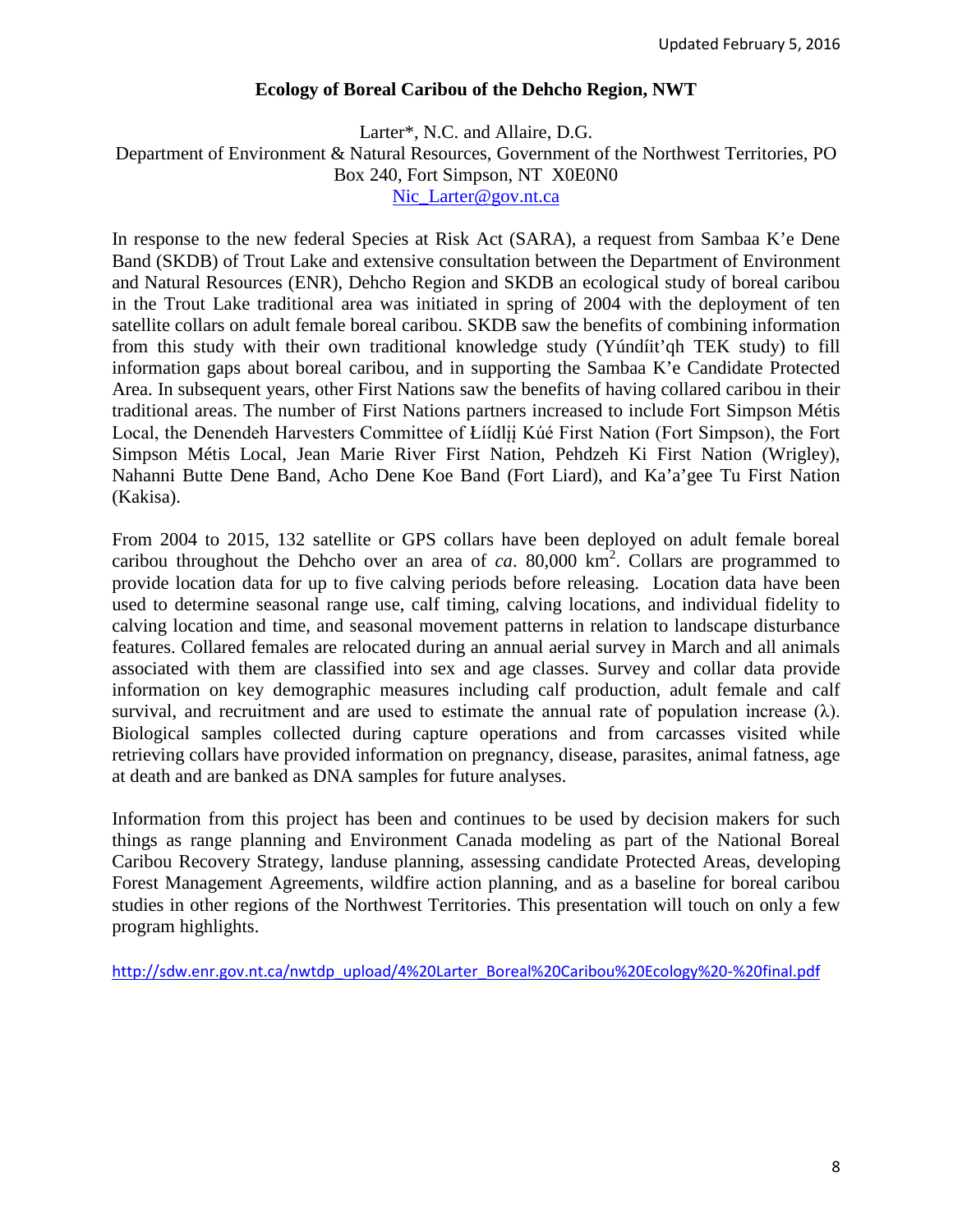#### **Developing a Community Based Aquatic Research and Monitoring Program**

#### Low\*, G., Low, J.M. Dehcho First Nations Aboriginal Aquatic Resources and Ocean Monitoring (AAROM) program [geobarbgeo@hotmail.com](mailto:geobarbgeo@hotmail.com)

A major function of Dehcho AAROM has been to develop community based aquatic research and monitoring programs in our nine member communities. Meeting people and building trust in the communities is the first step in the process. This trust develops as you visit and consult with the community to find out what their issues and concerns are regarding aquatic resources. Meeting with the leadership; Chiefs and council members, elders and harvesters, as well as developing a rapport with administrative staff are necessary steps for a successful program which includes community input and involvement. For a large program such as AAROM, team building is essential. You need the right mix of partners to contribute to the process including trained community monitors to collect the data as well as researchers and funding partners. Project planning with First Nation input is required to develop successful funding proposals. Getting the program off the ground requires hiring community members with traditional skills and knowledge through contracts with the Bands. Formal training may be required (MED 3 and SVOPC - boat safety, first aid, environmental monitoring certificates etc.) as well as on-the-job training by AAROM staff. First Nation partners participate by contributing traditional knowledge and expertise on the land and water right from the start. Results are brought back to the involved communities through meetings, workshops and reports.

In 2011, with funding from CIMP, Bruce Townsend of Beat Environmental Inc. was contracted to analyze the Dehcho AAROM program using the CIMP Pathways approach. The resulting assessment was presented at the CIMP/Geophysical Forum in Yellowknife in 2011. Beat found that the AAROM program was well managed with stable multi-year funding from Fisheries and Oceans Canada. Several recommendations were made to strengthen the program by:

- Harmonizing Dehcho AAROM with NWT CIMP, the ENR NWT Water Stewardship Strategy, DFO Fisheries Management and Science Assessment and other government programs through partnership agreements that would improve monitoring protocols, data management systems and reporting.
- Widening the scope of the program by pursuing partnerships with university researchers to address community concerns resulting from complex cumulative impacts on the aquatic ecosystems. (Effecting their water, fish and fisheries)
- Organizing an annual results workshop to bring together community leaderships and environmental managers with government and university partners, primarily to discuss projects addressing community concerns.

We encourage positive suggestions to further strengthen the Dehcho AAROM program especially regarding communications and traditional knowledge studies.

[http://sdw.enr.gov.nt.ca/nwtdp\\_upload/7%20Low%20Developing%20a%20community%20base](http://sdw.enr.gov.nt.ca/nwtdp_upload/7%20Low%20Developing%20a%20community%20based%20aquatic%20program.pdf) [d%20aquatic%20program.pdf](http://sdw.enr.gov.nt.ca/nwtdp_upload/7%20Low%20Developing%20a%20community%20based%20aquatic%20program.pdf)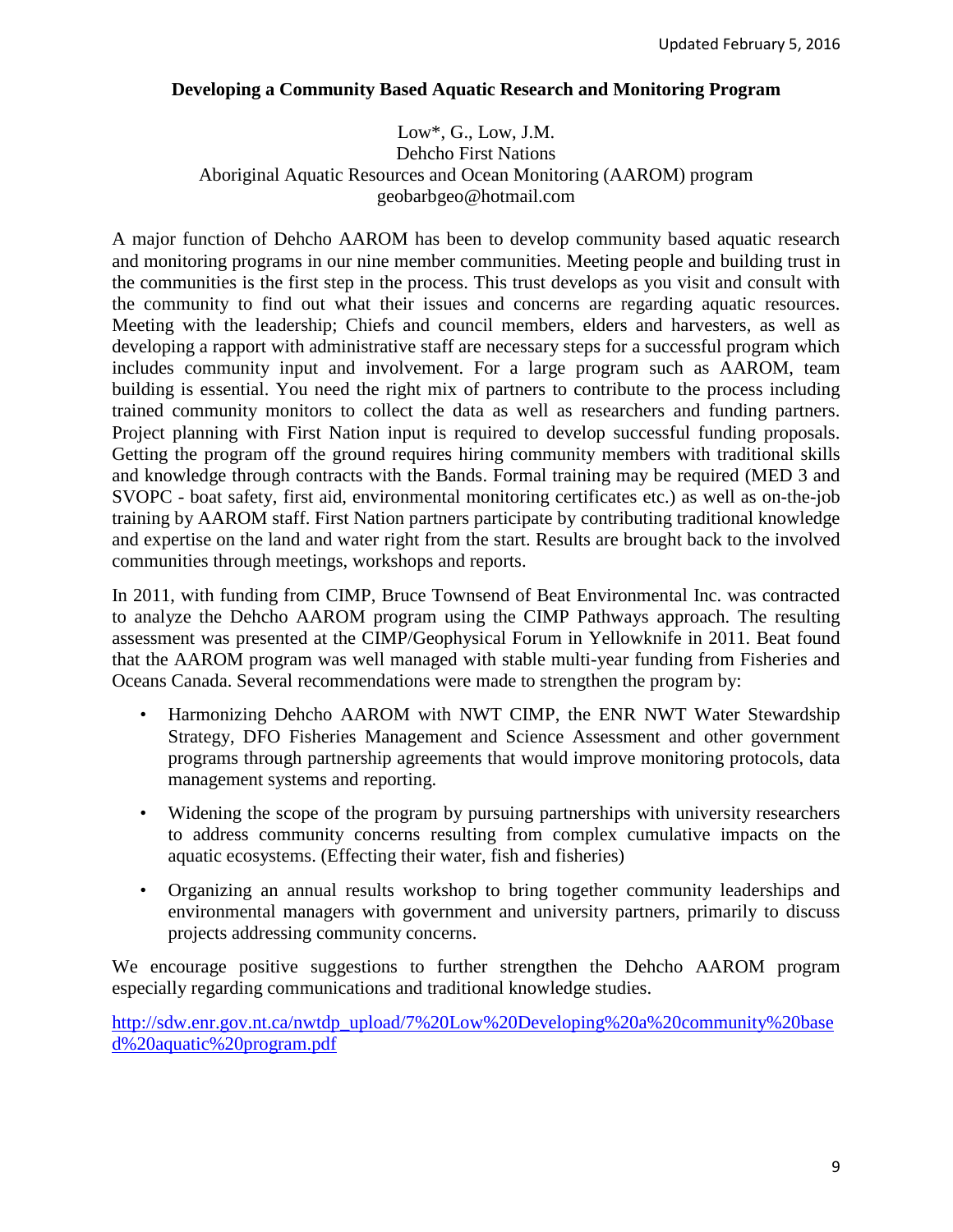#### **Assessment of Critical Bull Trout Habitat in the South Nahanni Watershed**

Mochnacz\*, N.J.<sup>1</sup>, M. Suitor<sup>2</sup>, J. L. Larter<sup>3</sup>, C.C. Barth<sup>3</sup>, L. Brekke<sup>4</sup>, D. Tate<sup>5</sup>, and J.D. Reist<sup>1</sup> (1) Fisheries and Oceans Canada, Winnipeg, MB (2) Yukon Environment, Dawson City, YT (3) North/South Consultants, Winnipeg, MB (4) Government of the Northwest Territories, Yellowknife, NT (5) Parks Canada Agency, Fort Simpson, NT [neil.mochnacz@dfo-mpo.gc.ca](mailto:neil.mochnacz@dfo-mpo.gc.ca)

Our understanding of seasonal movement and habitat use of Bull Trout, *Salvelinus confluentus,* in watersheds at the northern extent of the range is limited. These data gaps make effective environmental assessment challenging and hinder development of monitoring programs. In this study, acoustic transmitters were implanted into 78 Bull Trout in the Prairie Creek Watershed, a tributary to the South Nahanni River, Northwest Territories, Canada. Movement data were collected over a 30 – 36 month period from June 2010 to December 2012 using an array of 21 stationary receivers (VEMCO; model VR2 stationary receivers). The acoustic telemetry system was effective for monitoring Bull Trout movement in this high gradient mountain watershed; however, landslides, as well as rapidly changing and extremely high water levels, limited the detection efficiency of some receivers. Despite these challenges, movement and habitat use data were collected throughout the late spring, summer, fall, and winter seasons.

The annual extent of individual Bull Trout movement was highly variable, and inextricably linked to their state of maturity. Results indicate that other than migrations to spawning areas, movements were often limited in spatial extent, as individuals were presumably able to fulfill their seasonal habitat requirements (foraging, overwintering) in very short sections of Prairie Creek. During winter the extent of movements were limited, as several tagged fish were detected within a single pool for the entire winter period. Spawning movements occurred in late August during all three years of the study, corresponding with water temperatures ranging from of 8 to 10°C. Movements observed during the spawning season suggest that spawning tributaries exist in the upper reaches of the Prairie Creek watershed, including Funeral and Fast creeks. Limited movement by a large proportion of adult fish suggests that either these fish did not spawn over the two-year tagging period, or that spawning habitat exists within Prairie Creek proper. This finding differs from other studies on this species and implies that northern Bull Trout populations residing in low productivity and harsh environments, with extended winters and short growing seasons, may not be able to procure enough energy to spawn annually. Such an adaptation is conceivable for northern fishes and has been observed in both Arctic char and Dolly Varden populations. This difference should be taken into consideration when assessing potential adverse effects on northern populations and when planning monitoring programs.

[http://sdw.enr.gov.nt.ca/nwtdp\\_upload/1%20Mochnacz\\_Bull%20Trout%20movement%202015-](http://sdw.enr.gov.nt.ca/nwtdp_upload/1%20Mochnacz_Bull%20Trout%20movement%202015-01-18_ver2.pdf) [01-18\\_ver2.pdf](http://sdw.enr.gov.nt.ca/nwtdp_upload/1%20Mochnacz_Bull%20Trout%20movement%202015-01-18_ver2.pdf)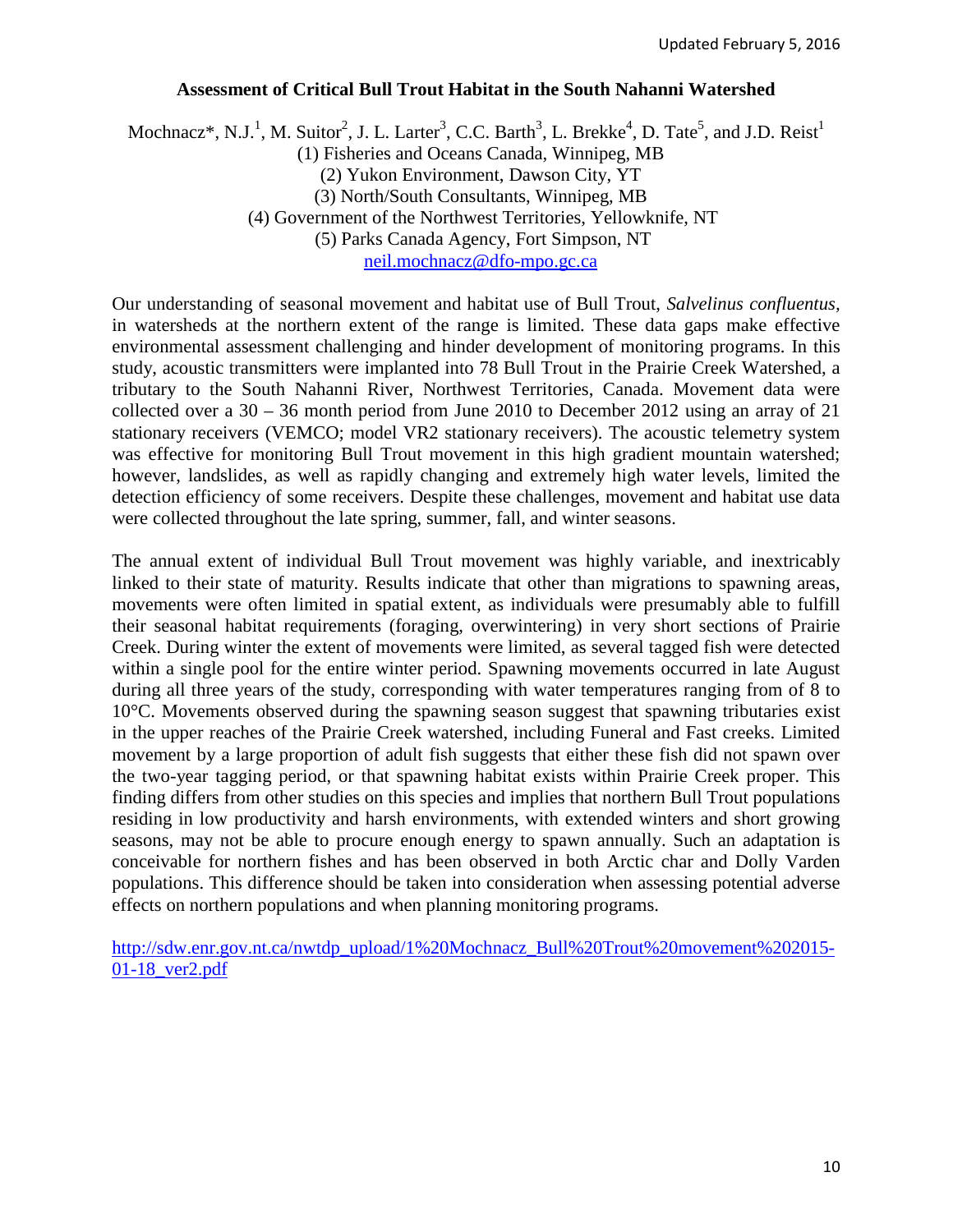#### **A Watershed-Scale Sampling Protocol for Distribution and Trend Assessments of Stream Salmonids in the Northwest Territories**

Mochnacz\*, N.J.<sup>1,5</sup>, Teleki, D.<sup>2</sup>, Maier, K.<sup>3</sup>, Lewis, B.<sup>4</sup>, Docker, M.<sup>5</sup>, Reist, J.D.<sup>1</sup>, Cott, P.A.<sup>6</sup>, and Isaak, D.7

> (1) Fisheries and Oceans Canada, Winnipeg, MB; (2) Teleki GIS, Radium Hot Springs, BC; (3) Gwich'in Renewable Resource Board, Inuvik, NT; (4) Parks Canada Agency, Fort Simpson, NT; (5) University of Manitoba, Winnipeg, MB; (6) University of Alberta, Edmonton, AB; (7) United States Forest Service, Boise, ID; [neil.mochnacz@dfo-mpo.gc.ca](mailto:neil.mochnacz@dfo-mpo.gc.ca)

Understanding factors that limit the distribution and abundance of species is of key importance to ecologists and resource managers; however, this complex question becomes even more challenging for species found in remote locations. Stream salmonids, which include Chars (*Salvelinus* spp.) and graylings (*Thymallus* spp.), are important subsistence and recreational fishes, and are integral to ecosystem functioning. These fishes are highly sensitive to natural and anthropogenic disturbances, yet this inherent vulnerability makes them ideal indicators of aquatic ecosystem health. The objectives of this project were: 1) develop a scientifically defensible and practical protocol to delineate the distribution and define critical habitat factors for salmonids in the Northwest Territories (NWT), and 2) develop a framework for monitoring populations across stream networks. Conventional monitoring based on site-level abundance is not appropriate for these species because they naturally occur at low densities. Also, these species tend to use spatially distinct habitats across large river networks, and the use of these habitats varies seasonally. So their presence can be easily missed using conventional sampling practices. Alternative inventory and monitoring strategies based on spatial and temporal patterns of species occurrence have recently been developed that require less intense sampling at individual sites, while minimizing false-absences, allowing for accurate detections across broad areas.

From 2013 to 2015 we tested this distributional sampling approach on Bull Trout (*Salvelinus confluentus*) in the Prairie Creek watershed. Streams that possessed suitable spawning and rearing habitat were identified and a sub-set of these streams were intensively surveyed to quantify juvenile occupancy at both the site and stream level. Juveniles (< 150 mm) were targeted because individuals remain in their natal stream for 3 to 5 years; therefore, their presence within a stream is indicative of a local population. Occupancy and detection efficiency of juvenile Bull Trout was highest in second order streams (~80%) and lowest in high-gradient first order streams  $(\sim 30\%)$ . Because detection efficiency in second order streams was relatively high we suggest that users consider single pass surveys of 8-10 sites per stream to assess occupancy in similar watersheds. Patch occupancy was relatively low across the watershed (~30%); however, abundance was relatively high in occupied patches.

In 2014 and 2015 we further tested the same stream sampling method to assess its applicability in different systems and for different species. Initial results from sampling Arctic Grayling (*Thymallus arcticus*) in the Little Nahanni watershed and Dolly Varden (*Salvelinus malma*) in the Rat River watershed indicate that this method is broadly applicable for salmonids in northern streams. Further, data acquired using this protocol can be used to: 1) build robust models to map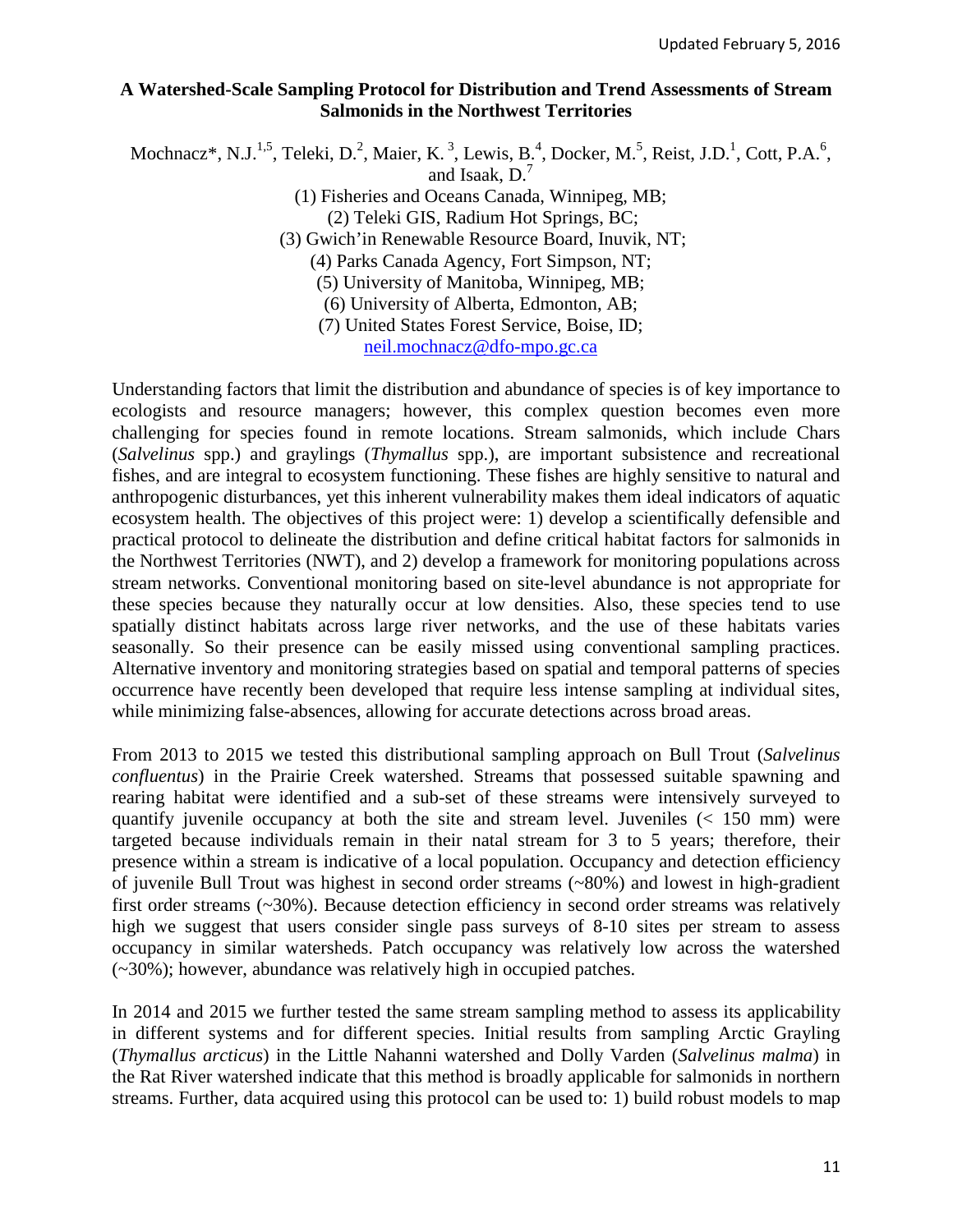spawning and rearing habitat over broader regions, and 2) describe baseline conditions to assess cumulative impacts and monitor population trends over time.

[http://sdw.enr.gov.nt.ca/nwtdp\\_upload/3%20Mochnacz\\_Stream%20Sampling%20Protocol\\_2015-01-](http://sdw.enr.gov.nt.ca/nwtdp_upload/3%20Mochnacz_Stream%20Sampling%20Protocol_2015-01-07.pdf) [07.pdf](http://sdw.enr.gov.nt.ca/nwtdp_upload/3%20Mochnacz_Stream%20Sampling%20Protocol_2015-01-07.pdf)

#### **The NWT Inventory of Landscape Change: a web-accessible platform for viewing and managing natural and human disturbance information**

Palmer\*,  $M<sup>1</sup>$ , McPherson, J.<sup>2</sup> Laing, I.<sup>2</sup>, and Kirizopolous, E.<sup>3</sup> (1) Cumulative Impact Monitoring Program, GNWT, Yellowknife, NT (2) Caslys Consulting Ltd., Victoria, BC (3) NWT Center for Geomatics, GNWT, Yellowknife, NT [Mike\\_Palmer@gov.nt.ca](mailto:Mike_Palmer@gov.nt.ca)

Information on the location and extent of past development and natural disturbance is required by regulators, industry, co-management boards, wildlife managers, communities and other stakeholders to make effective decisions about future development in the Northwest Territories (NWT). It is currently the responsibility of the interested party to compile information on developments and natural disturbances in the area of interest in order to be able to conduct cumulative effects assessment. The lack of a comprehensive and standardized disturbance dataset leads to inconsistencies in assessments, and subsequently leads to challenges in wildlife management and regulatory and land use planning processes.

This presentation will describe recent efforts by the NWT Cumulative Impact Monitoring Program to move towards a standardized, publically accessible database of human and natural disturbance in the NWT. Specifically, we will highlight the comprehensive human disturbance mapping approach that we have used in 4 of 5 administrative regions of the NWT and the soon to be released Inventory of Landscape Change (ILC) webviewer.

A multiproxy approach using existing geospatial datasets and permitting records from regulatory agencies in the Northwest Territories was used to identify and locate historical activities in the study area. Additional information for each activity was then gleaned from permitting records, so that the database contained detailed attributes for each activity. The location of these data was validated using a combination of remotely sensed imagery and hard copy maps that were submitted as part of the permitting processes. The resulting database includes information on the timing, location, extent and nature of more than 500 human activities within the NWT between 2000 and present. The majority of validated features produced from this project are accurate at a scale of 1:100,000 (or +/-100 metres of their true location).

The Inventory of Landscape Change webviewer is a web-based application that provides access to over 50 previously developed geospatial datasets from a range of data providers. Users can add/subtract these layers from the webviewer to explore the extent of disturbance features in their area of interest. An integrated toolbar allows users to perform simple analytical functions, including querying of data by date and disturbance type. Users can also extract layers of interest so that additional higher level analyses can be performed in a GIS. A built-in feedback form allows users to highlight errors and provide comments on specific datasets or on the ILC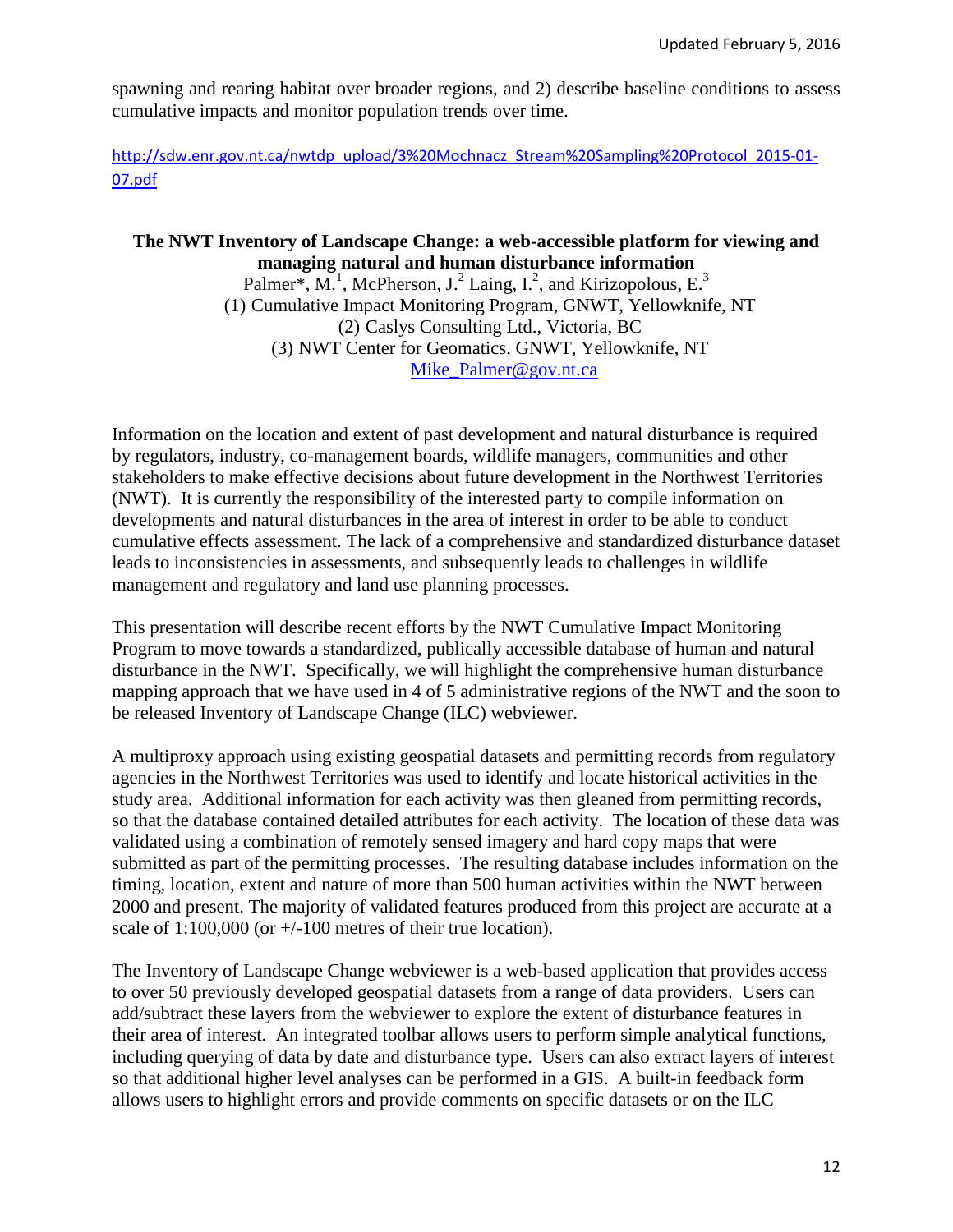webviewer in general. A regular update schedule will ensure that feedback is integrated into the webviewer on a timely basis.

Initiatives such as this are critical as resource managers and industry are increasingly responsible for determining and estimating cumulative effects of human and natural disturbance on wildlife and other valued parts of the northern environment. The intention is to further refine these products so that we continue to move towards a robust database of human and natural disturbance in the NWT.

[http://sdw.enr.gov.nt.ca/nwtdp\\_upload/12%20Palmer%20-](http://sdw.enr.gov.nt.ca/nwtdp_upload/12%20Palmer%20-%20Inventory%20of%20Landscape%20Change.pdf) [%20Inventory%20of%20Landscape%20Change.pdf](http://sdw.enr.gov.nt.ca/nwtdp_upload/12%20Palmer%20-%20Inventory%20of%20Landscape%20Change.pdf)

#### **Understanding the impacts of environmental change and human development in the Tathlina watershed**

Simba\*, M.<sup>1</sup>, Palmer\*, M.<sup>2</sup>, Korosi, J.<sup>3</sup>, Coleman, K.<sup>4</sup>, Stewart, E.<sup>4</sup>, Thienpont, J.<sup>3</sup>, Low, G.<sup>5</sup>, Low, M.<sup>5</sup>, Chin, K.<sup>2</sup>, Lister, A.<sup>6</sup>, MacLatchy, D.<sup>6</sup>, Smol, J.<sup>4</sup>, Blais, J.<sup>3</sup>, and Chief Lloyd Chicot<sup>1</sup>

> (4) Ka'a'gee Tu First Nation, Kakisa, NT (5) Cumulative Impact Monitoring Program, GNWT, Yellowknife, NT (6) Univeristy of Ottawa, Ottawa, ON (7) Queen's University, Kingston, ON (8) AAROM, Hay River, NT (9) Wilfrid Laurier University, Waterloo, ON [Mike\\_Palmer@gov.nt.ca](mailto:Mike_Palmer@gov.nt.ca)

The Tathlina watershed is a culturally and economically significant area for the Ka'a'gee Tu First Nation (KTFN), as community members have hunted, trapped and fished in the region for hundreds of years. The lake itself supports a commercial fishery, which employs KTFN members and contributes significantly to the economy of the community. The area is also downstream of one of the only producing oil and gas fields in the NWT, in the Cameron Hills. Multiple resource pressures and environmental change in the region have led the KTFN to question the cumulative effects of these influences on the current and future health of aquatic systems in the Tathlina watershed.

The Tathlina watershed has undergone substantial landscape changes in response to recent climate warming. In particular, there is evidence to suggest that permafrost-supported peat plateaus are actively degrading in this region, which may be releasing significant amounts of nutrients, carbon, and previously stored mercury to surface waters. We present evidence from two lake sediment cores on whether landscape changes are altering mercury inputs to lakes. Diatom assemblages and chlorophyll *a* were analyzed to infer changes in phytoplankton communities, and total mercury (THg), organic carbon, nitrogen, and their stable isotopes ( $\partial^{13}C$ ,  $\partial^{15}$ N), and terrestrial plant biomarkers were analyzed to reconstruct changes in biogeochemical cycling over time.

Little is known about the impact that oil and gas development in the Cameron Hills may be having on the loading of contaminants into lakes and streams in the area, and ultimately to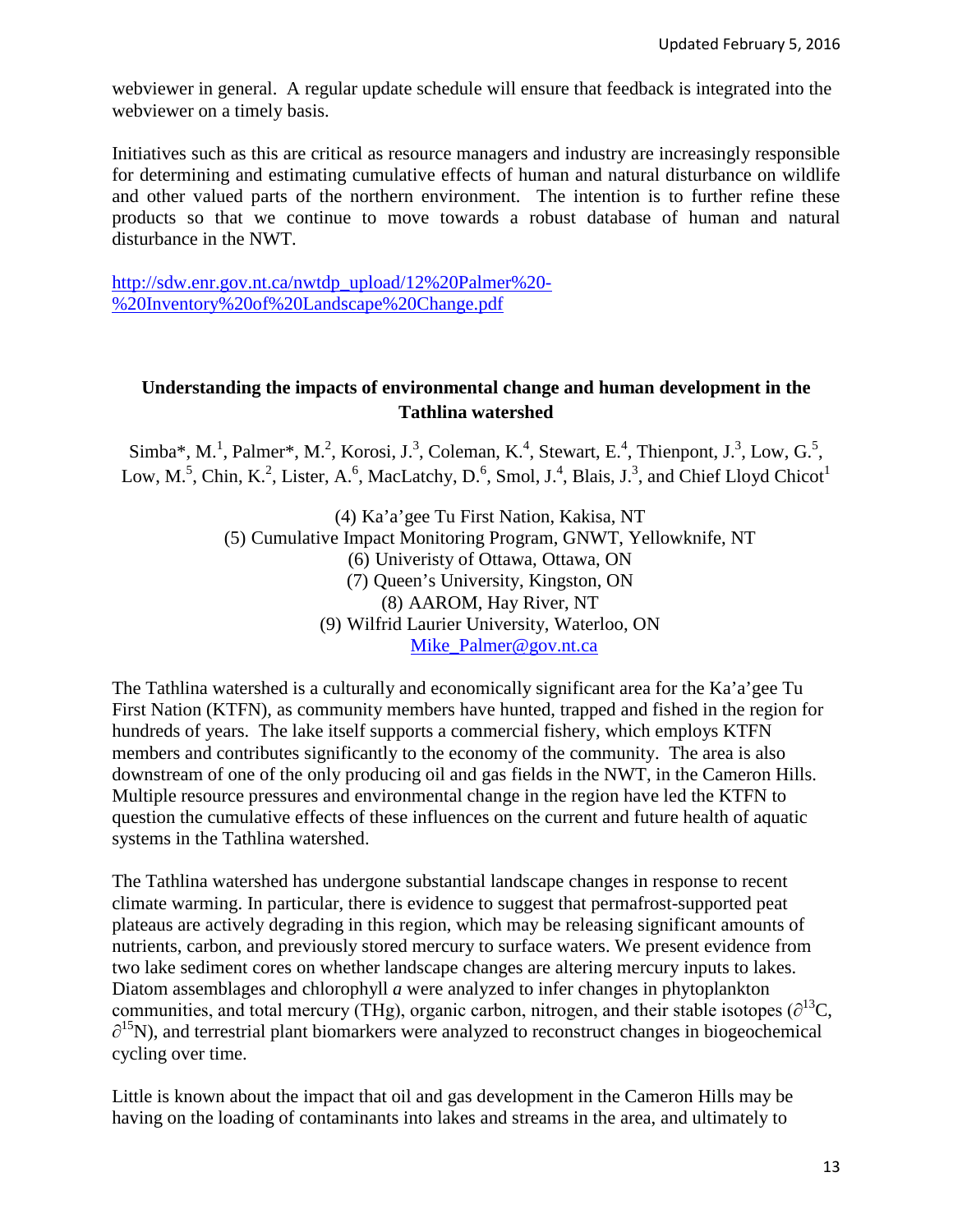Tathlina Lake itself through the Cameron River. In particular, polycyclic aromatic hydrocarbons (PAHs) are commonly released to the environment as a result of industrial activity, have been shown to be carcinogenic to humans, and have the ability to bioaccumulate and cycle through terrestrial and aquatic food webs. Using a variety of environmental monitoring techniques we assessed whether oil and gas development in the Cameron Hills has increased PAH loading to local streams and lakes.

This is a multidisciplinary research project coordinated by the Ka'a'gee Tu First Nation and NWT CIMP, involving communities, universities and government. The concept for the program and the research questions arose from concerns of the KTFN regarding upstream oil and gas development and the cumulative effects of environmental change and multiple resource pressures on the Tathlina Lake area.

[http://sdw.enr.gov.nt.ca/nwtdp\\_upload/8%20Simba%26Palmer%20Tathlina%20watershed.pdf](http://sdw.enr.gov.nt.ca/nwtdp_upload/8%20Simba%26Palmer%20Tathlina%20watershed.pdf)

#### **Understanding and predicting fish mercury levels in the Dehcho region using models of biomagnification and bioaccumulation**

Swanson\*,  $H^1$ ., Low,  $G^2$ ., Low, M<sup>2</sup>., Branfireun, B<sup>3</sup>. (1) University of Waterloo (2) Dehcho AAROM Program, Hay River (3) Western University [Heidi.swanson@uwaterloo.ca](mailto:Heidi.swanson@uwaterloo.ca)

Dehcho community members are concerned about levels of mercury in food fishes such as Northern Pike, Walleye, and Lake Whitefish. In some traditional fishing lakes, mercury levels are high enough to have led to consumption advisories. Fishers, community members, regulators, monitors, and scientists want to understand why fish mercury levels are relatively low in some lakes but higher in others, and why fish mercury levels are increasing in some lakes but stable in others. By understanding the dominant drivers of fish mercury in the Dehcho, we can more accurately predict how climate change and resource development may affect fish mercury.

From 2013-2015, 8 Dehcho lakes were sampled for fish, benthic invertebrates, zooplankton, and sediment. We determined fish mercury levels, as well as fish age, size, trophic level, and food source. We also determined mercury levels in invertebrates, zooplankton, water, and sediment. Water chemistry samples were also analyzed for a suite of variables. Interim results (data from 2015 not yet available) indicate that Lake Whitefish are safe to eat in all lakes, whereas Northern Pike have intermediate mercury levels and Walleye have the highest mercury levels. Mercury differences among species appear to be best explained (as expected) by fish size, age, and trophic level. Mercury differences among lakes are more complicated. In Walleye, size-standardized differences in mercury among lakes appear to be best predicted by concentrations of chlorophylla (negative) and sulfate in lakes (positive). In Northern Pike, size-standardized differences in mercury among lakes appear to be partly explained by differences in habitat use. Future analyses will focus on effects of fish age on among-lake differences in mercury levels (ageing not yet complete), and addition of lakes sampled in 2015.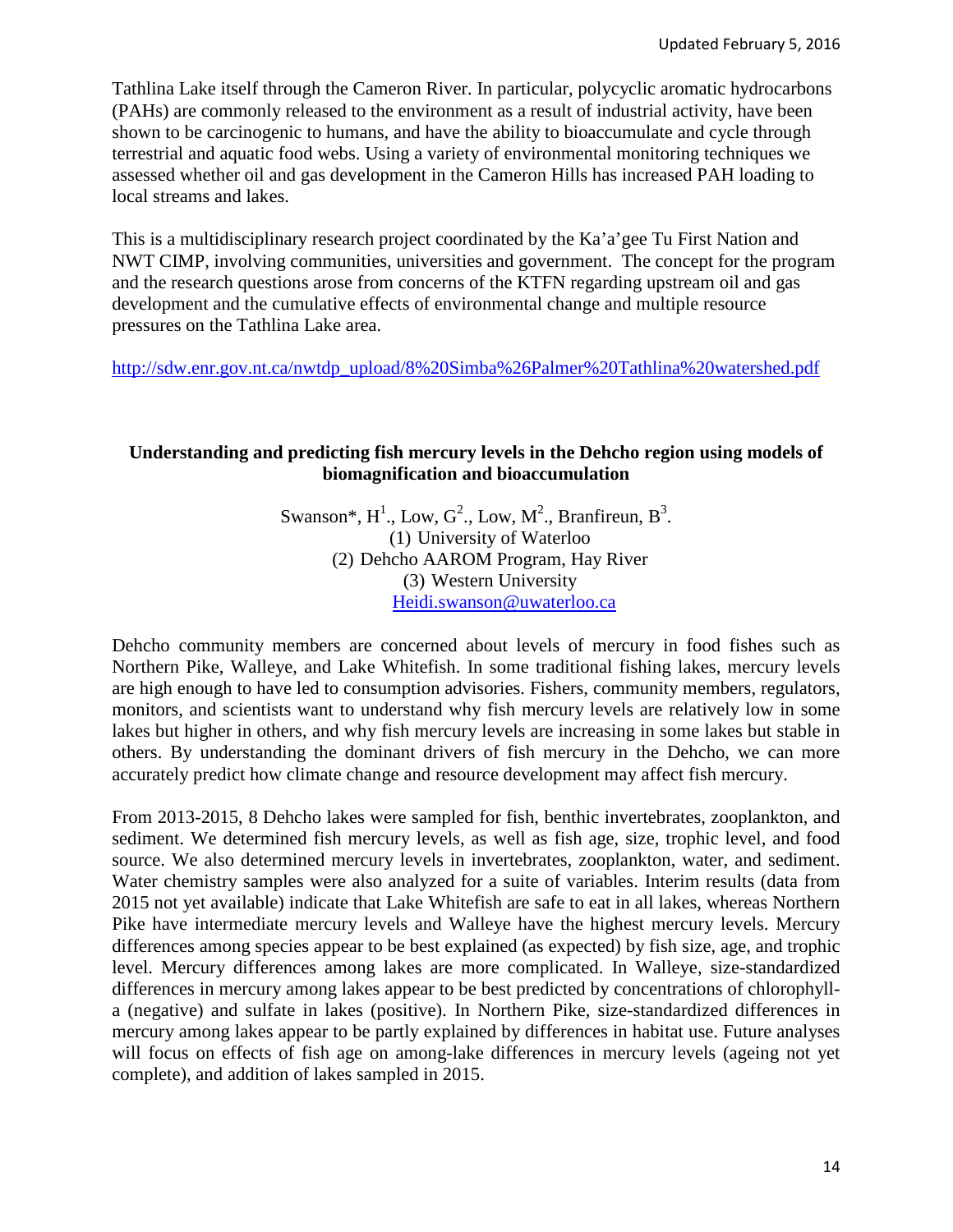These results indicate that future monitoring and predictions of fish mercury levels should consider general lake chemistry parameters. Results are also informing discussions regarding mercury mitigation strategies, such as fish-downs.

[http://sdw.enr.gov.nt.ca/nwtdp\\_upload/2%20Swanson%20Fish%20mercury%20levels%20using](http://sdw.enr.gov.nt.ca/nwtdp_upload/2%20Swanson%20Fish%20mercury%20levels%20using%20models.pdf) [%20models.pdf](http://sdw.enr.gov.nt.ca/nwtdp_upload/2%20Swanson%20Fish%20mercury%20levels%20using%20models.pdf)

#### **Dehcho K'ehodi**

Tsetso, D. Dehcho First Nations [Dahti\\_tsetso@dehcho.org](mailto:Dahti_tsetso@dehcho.org)

Dehcho K'ehodi is a regional stewardship initiative being developed in the Dehcho region under the direction of DFN member communities with the support of the DFN regional office. The objective of this program is to develop on-the-land initiatives that support land management issues in a manner that is consistent with Dene culture and worldview. Dehcho K'ehodi, once fully established, will be designed to play a role in supporting the protected area strategies, land use planning, environmental monitoring, community capacity-building, Dene language revitalization and youth-elder mentorship.

[http://sdw.enr.gov.nt.ca/nwtdp\\_upload/Tsetso%20-%20Dehcho%20K'ehodi.pdf](http://sdw.enr.gov.nt.ca/nwtdp_upload/Tsetso%20-%20Dehcho%20K)

#### **The Scotty Creek Research Station: Overview of past and present activities, and plans for the future**

Quinton\*, W.<sup>1</sup>,Adams, J.<sup>1</sup>, Baltzer, J.<sup>1</sup>, Berg, A.<sup>2</sup>, Chasmer, L.<sup>3</sup>, Craig, J.<sup>4</sup>, Hayashi, M.<sup>5</sup>, Kurylyk,  $B^5$ , , Sonnentag, O.<sup>6</sup>, Tank, S.<sup>7</sup> (1) Wilfrid Laurier University (2) University of Guelph (3) University of Lethbridge (4) University of Waterloo (5) University of Calgary (6) University of Montreal (7) University of Alberta [wquinton@wlu.ca](mailto:wquinton@wlu.ca)

This talk introduces the Scotty Creek Research Station, located 50 km south of Fort Simpson, NWT, in the wetland-dominated zone of discontinuous permafrost. The history of this station, its current activities and plans for the future are described. Monitoring at Scotty Creek began in 1994 with snow surveys. In 1995, the Water Survey of Canada installed a gauging station near the outlet of the basin. In 1999, the first research infrastructure was located in the headwaters for continuous monitoring. Initially, studies at Scotty focused on water resources and hydrology, however in recent years, research at Scotty has broadened to investigate the impacts of permafrost thaw on the form and functioning of ecosystems. Scotty Creek also enjoys the support of local communities. Over the coming years, Scotty Creek is expected to transition into